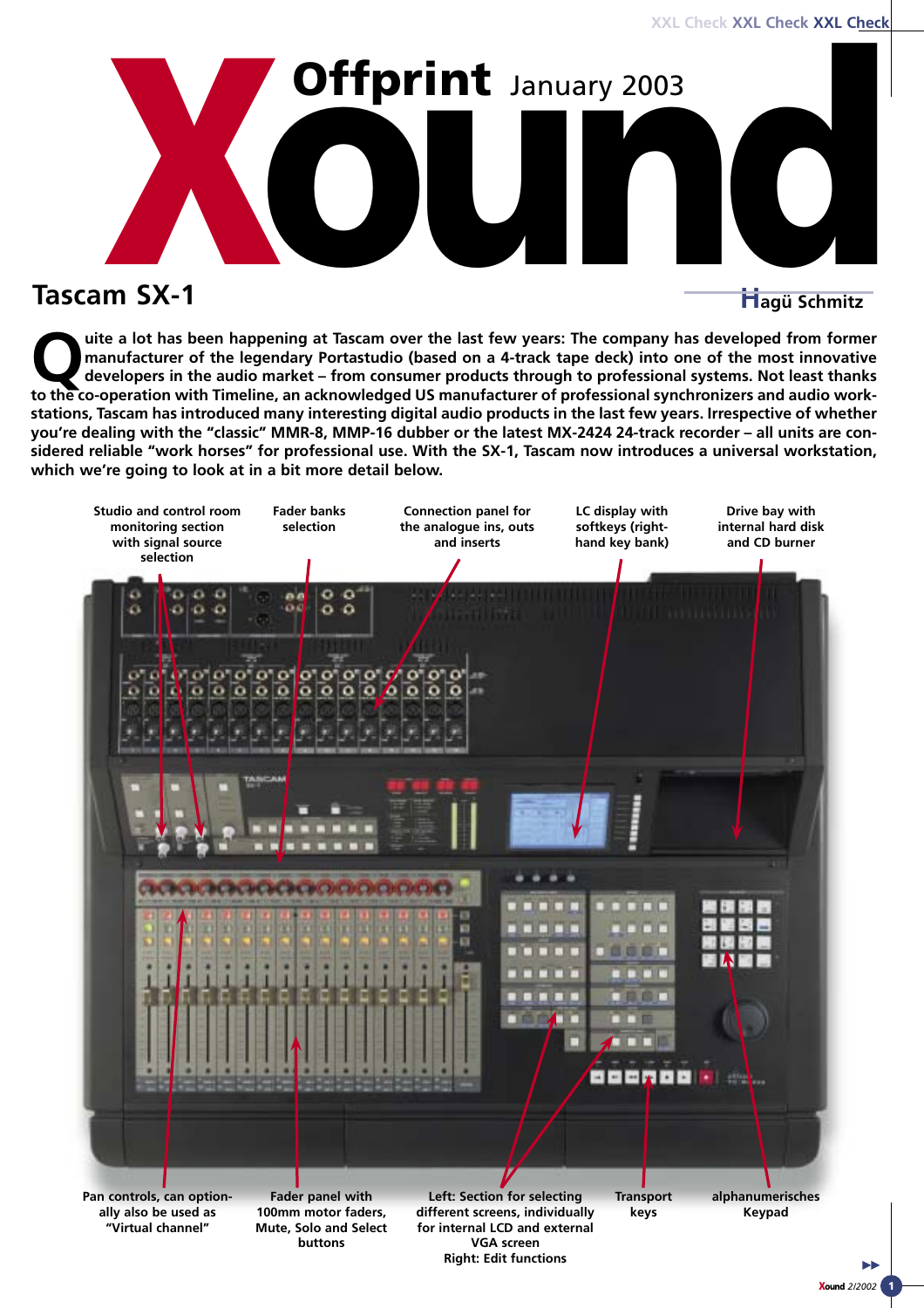#### **Concept**

The new Tascam SX-1 workstation is designed as a complete "all-in-one" digital studio and provides a fully automated 40-channel/8-bus (+6 auxes) digital mixer with EQs and dynamics, a 16-track hard disk recorder including internal HD, an automated routing matrix, onboard effects from renowned manufacturers such as Antares and TC-Works, a 128-channel MIDI sequencer, as well as all necessary hardware components (e.g. internal PC, MIDI

As is the norm with Tascam HD recorders, the SX-1 can also be connected as master or slave to any external device. In addition to features such as Sony 9-pin, MIDI timecode and SMPTE timecode for precise transport synchronization, the internal digital "pulse clock" of the SX-1 can also be synchronized via Wordclock, Video-Sync or via the digital inputs.

AES31/Broadcast WAV format is based on the AES31/EBU Broadcast Standard. In addition to the actual audio data, this format contains timestamp information, i.e. each file contains



**The SX-1's connection panel** 

interfaces, synchronizer, sample rate converter) and features for professional production, from recording through to the finished product. So the surround-capable (up to 5.1) SX-1 is equipped with an internal CD burner, amongst other things; the final mixes can thus be directly burned onto a data or audio CD.

As the SX-1 is designed as a fully autarkic system, all features of the SX-1 can be operated directly via the keys and controls on the control panel or via the integrated LCD screen. However, operation is more convenient via external VGA monitor, a standard PC mouse and keyboard – and even these components can be easily connected to the internal PC of the SX-1 without any additional hardware.

Via the SCSI port, the SX-1 supports disk formats such as BFS, FAT32, HFS and HFS+. Thus the SX-1 is both Mac and PC-compatible. For audio formats, the SX-1 can currently operate at sampling rates of up to 48 kHz with both Digidesign's SoundDesigner II and AES31/ Broadcast WAV format, which means that the SX-1 is even compatible with ProTools audio files, Tascam's MX-2424 and many PC-supported workstations.

Support of standard MIDI format (SMF) also means that MIDI files can be exchanged between the SX-1 and other systems (Logic, Cubabase etc.)

the timecode position at which this recording was recorded in the original. Thus the original position of the recording can always be reconstructed in other projects too.

SD-II, Sounddesigner-II format: Audio format developed by Digidesign, which is now considered a standard format on Mac platforms. SD II is, amongst other things, also used in

the ProTools system. In addition to the actual audio data, SD II also contains timestamp information and the data for graphic wave mode representation. Therefore a ProTools system always needs a little time to calculate the wave form representation, e.g. when using AIFF files, booting or loading. If SD II files are used, the system already has all the wave mode information and so boots more quickly.

### **First impression**

At the very first glance, the SX-1 gives a professional impression, despite the compact design. The hardware seems very sturdy, the user interface extremely clear, which has been achieved through the graphic division of the countless switches and controls into clear sections.

Design is often a matter of taste; I personally like the design of the SX-1 very much: simple and pared down, understated rather than swanky, yet far removed from the dreary look of the first generation of Tascam Digi-Mixers.

#### **Connections**

Although the description of a unit's connection facilities is often rather dry (but it has to be done!), this description is necessary to show the versatile options and open architecture which permits the SX-1 to flexibly adapt to any desired studio environment.

## **Background**

**AIFF, Audio Interchange File Format:** only contains the audio data. If you import e.g. sounds from an audio CD, these will be in AIFF format.

**EBU, European Broadcast Union:** amalgamation of European broadcasters such as e.g. radio/TV broadcasting industry etc.

**AES, Audio Engineering Society:** company dedicated to new audio standards, new formats and technologies, amongst other things. Members are, e.g. sound engineers, developers, scientists and industry.

**I/O:** stands for In/Out or Input/Output.

**AES/EBU I/O's:** interfaces in professional AES/EBU format. Two channels can be transmitted via an XLR jack or a glass fibre cable.

**S/PDIF I/O's:** interfaces in semi-professional format, similar to AES/EBU. Two channels can be transmitted via a phono cable or an optical glass fibre cable.

**ADAT I/O:** 8-channel I/O format originally developed for ADAT recorders. Today this format is used in many applications. The connection occurs via a single glass fibre cable, respectively for In and Out.

**TDIF I/O:** 8-channel Tascam Digital Format, was first introduced in the DA-88 (8-track digital tape recorder). Connection occurs via a multi-pin sub-D connector.

**Sampling rate / Bit rate:** During audio digitisation, the analogue original signal is sampled in the analogue/ digital converter, i.e. the signal level is measured in many individual time steps and the values converted into a data format, so that they can be processed by the computer or digital system. How many times a second the converter takes a sample is determined by the sampling rate. For the CD standard, the sampling rate is e.g. 44.1 kHz, i.e. the converter takes a sample 44100 times a second and determines the value. How exactly this value. is digitally recorded depends on the resolution, i.e. how many bits are used for sampling. The greater the value (CD standard is 16 bit), the finer the graduations and the more "real" the sound.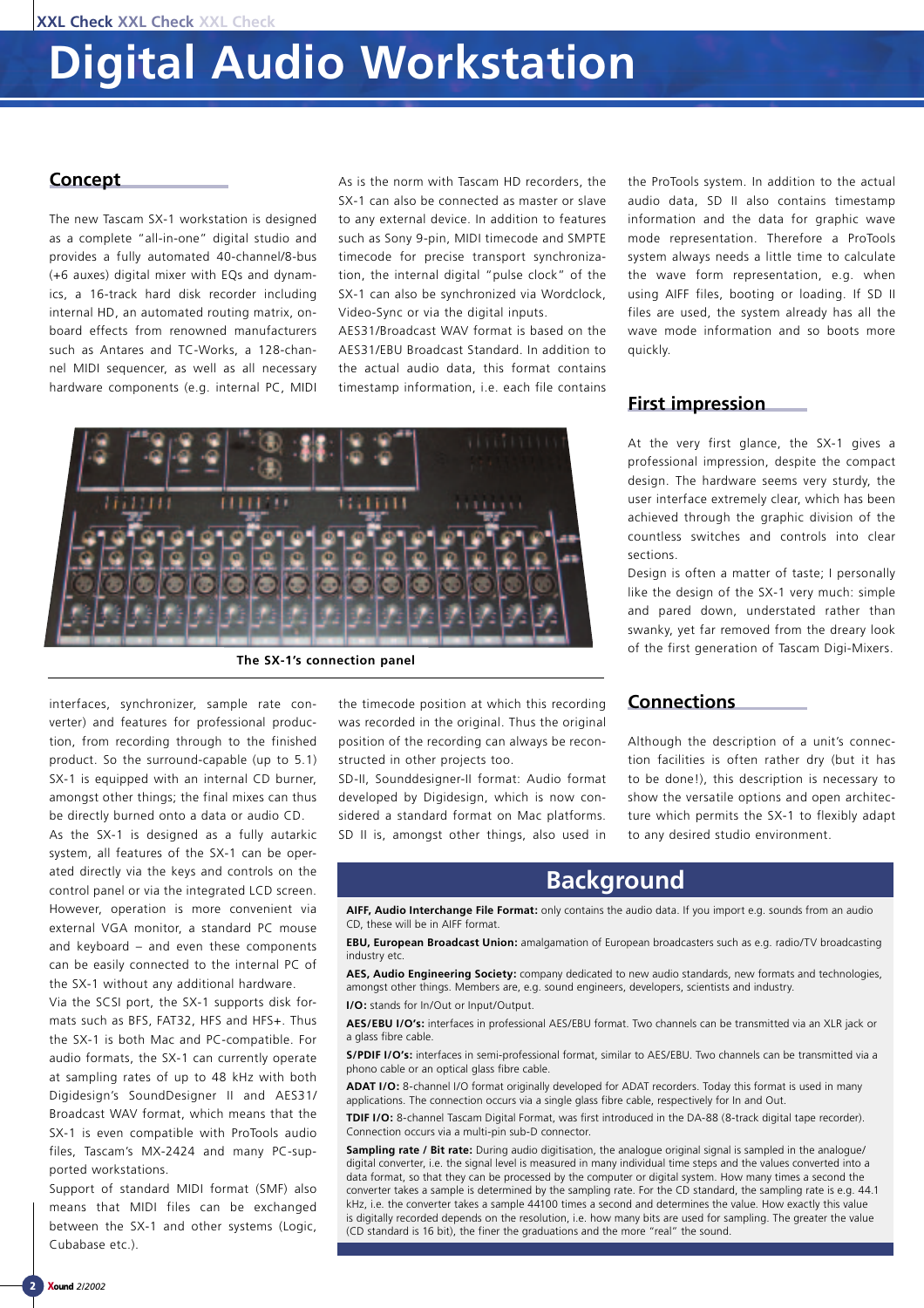The connections of the SX-1 are distributed over the back and top of the unit. Located so as to be easily accessible on the top of the unit are all micro and line channel inputs as well as inserts, designed as XLR or balanced jacks, including the respective gain controls (unfortunately not storable), for adjusting the input sensitivity. 48 volt phantom power can be activated for the micro inputs in blocks of four. This supplies the necessary current to connected capacitor micros or active DI boxes, for example. Aux sends 1 to 4 are also designed as balanced jacks.

The SX-1 offers two stereo outputs for "Small" and "Large" in the control room section for the connection of playback monitors. This allows alternative playback speakers to be connected. You can switch by pressing a button on the front panel.

In addition to two separate headphone channels, the SX-1 also offers a further stereoout as studio output; monitor boxes can be connected here for the recording studio, for example.

For the actual stereo-master-out, the SX-1 has both XLR connections and parallel phonos. A connected master recorder, for example a DAT recorder, is likewise led back to the SX-1 for playback via phonos.

Located on the back of the device are the jacks for footswitches (e.g. punch in/out), timecode (LTC), mains jack and mains switch, and the digital connections. The internal PC has the typical computer connections: mouse, keyboard, two USB interfaces, serial and parallel ports, Ethernet, VGA jack for the

additional

external monitor, as well as SCSI Ultra 2/ LVD, for the connection of external devices such as hard disks, CD ROM player etc.

Besides two MIDI-In and four MIDI-Out ports – all ports run independently of one another – various BNC jacks for Wordclock (In, Out, Thru) and Video-Sync (In, Out), for example, are available here. An RS-422 interface (known to many as the Sony 9-pin) permits the direct control of external devices such as, for instance, professional video recorders, via the Sync options - a feature which is particularly interesting for post-production applications.

Also directly on board the SX-1, besides two digital I/Os in SPDIF format (phonos), are ADAT digital I/Os, including ADAT-Sync. These allow the SX-1 to be connected to ADAT-compatible devices without additional interfaces. A sampling rate converter can be activated for all digital I/Os, i.e. the connected digital signals are automatically converted into the internal format of the SX-1 (currently 44.1 or 48 kHz). If additional mixer channels are required for larger applications, an additional mixer desk such as, for example, the DM 24, can be docked on to the SX-1 via the cascade multi-pin jack.

As has been the norm for years with the professional Tascam products, the SX-1 is also equipped with three expansion slots. This means that the number of I/Os on

the unit can be very flexibly extended with optional plugin boards. For example, 8 channel boards with analogue inputs and outputs, AES/EBU or ADAT digital I/Os as well as TDIF I/O (Tascam Digital Format as in the DA-88) are currently available.

In addition, each channel is equipped with a digital panorama rotary pot; an LED ring around each controller displays the current setting. If you activate the so-called Virtual Channel mode, the 16 panorama buttons act as controllers for the channel parameters (EQs, dynamics, aux sends etc.) of the channel chosen with Select. This is extremely practical, as you have an overview of all channel settings. The 16 fader channels, also called the fader bank, can represent the various channels: mixer desk channels, hard disk recorder channels, midi channels, bus master, aux master, returns etc.. The desired fader bank can be called up with the relevant key, and it is even possible, at will, to store up to seven of your own fader bank combinations as socalled user banks. This allows you to config-



to your own requirements, depending on the application. In the right-hand third of the SX-1 is an alphanumeric keyboard for entering parameter values and symbols, which also serves for cursor control and confirmation of entries (Cancel,

ure your "workstation"

Enter, Shift etc.), as well as a large range of different function keys, partially assigned double functions via Shift. The function keys are divided into different sections for greater clarity:

**Library –** here you can call up one of the library menus by pressing the relevant key. Libraries exist for the most diverse areas, starting from EQ or dynamic settings, effects through to routing setups or

complete mixer settings (scenes). The SX-1 is already equipped with a set of good libraries upon delivery, but of course the setup library can be extended almost without limit by your own programs.

**Automation –** this function block provides all necessary operator's controls for the onboard automation.

**Editing –** as the name suggests, this contains all the important editing functions, if you wish

#### **Panel**

The entire control panel can be divided into different functional groups. The fader panel constitutes the largest area. The SX-1 has 16 touch-sensitive 100 mm channel faders as well as a master fader, all motorised. The fader channels each have a Select switch for channel selection, a Record switch for switching an audio or MIDI track assigned to the channel to recording readiness, as well as a combined Solo/Mute button (the Solo or Mute function is preselected centrally).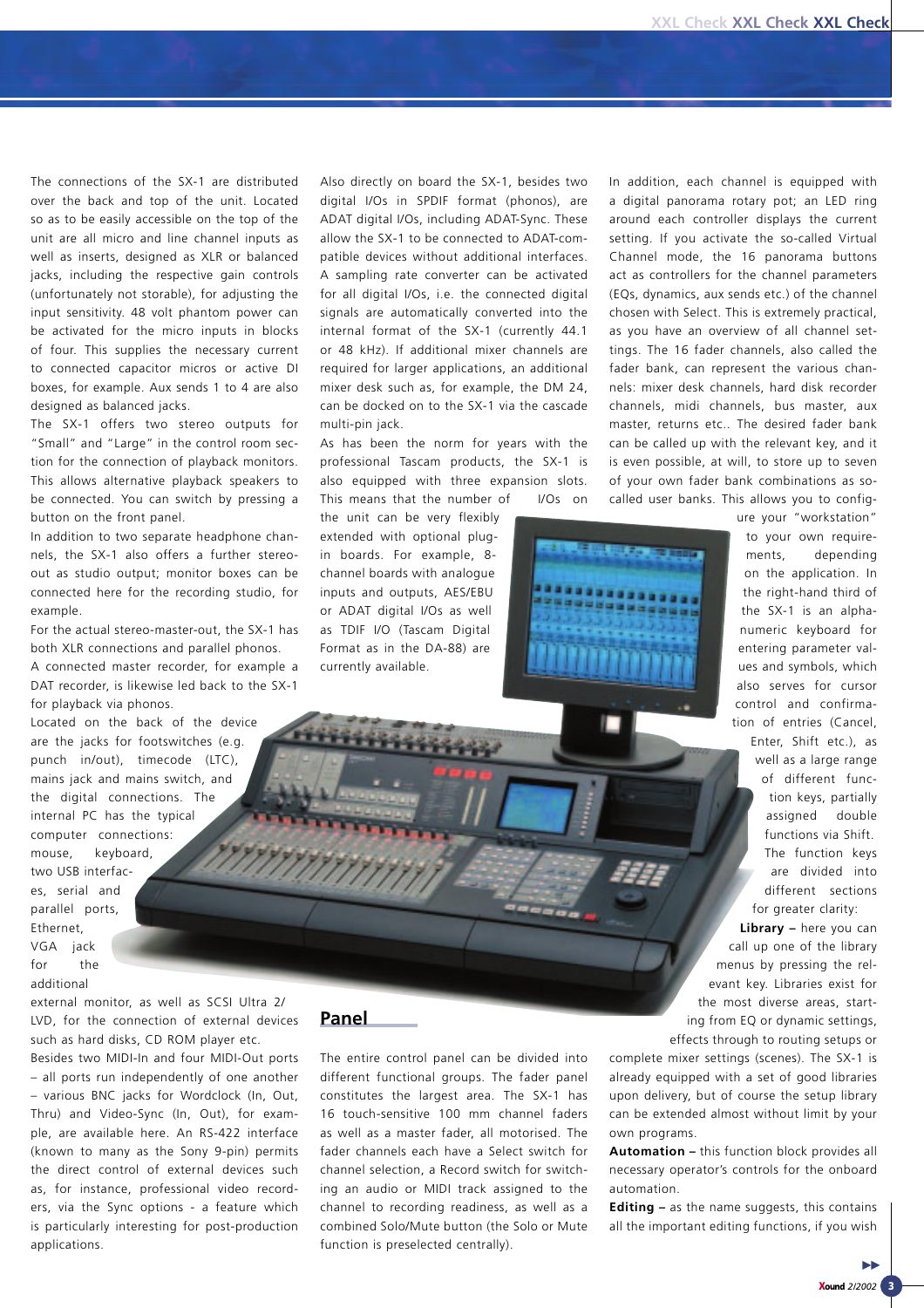only to work via the panel without the screen, for example.

**Audition –** sometimes, during editing, you want to listen to the point to be edited with a certain lead-in and overhang, to enable you to judge the edit in context better. The area you want to listen to is defined using the audition function.

**Auto Punch –** a function with which many of you may be familiar. This feature can be used to program an automatic recording entrance and exit, with a type of practice function available for automatic punch in/out using Rehearsal. In addition, you can choose various input modes for the recorder at this point, such as "All Input" or "Auto Mon". In the latter case, the SX-1 switches to Input at the recording start point (also applies for Rehearsal mode), i.e. you hear the signal which is being recorded, while in Play mode you hear the previously recorded track.

**Locate –** the SX-1 has 1000 memory slots for locating defined positions. This should generally suffice. Some of the memory slots assume a special role – for example they are for loops, edit areas or reserved for punch in/out points, for instance. To store a current position, whether during play mode or "Pause", the locator is first stored in a buffer via "Capture" and copied from here to one of the many locator memories. This position can be recalled by the press of a button.

**Transport functions –** like a tape machine, the SX-1 is also equipped with the typical deck functions such as REC, PLAY, STOP, FFWD, REW etc., including jog/shuttle wheel. These functions are just as relevant for disk recorders and sequencers as for externally synchronized equipment.

**Transport Solo –** this interesting feature enables you to disengage the transport functions of the components, which normally always run simultaneously and in parallel. You could, for example, play back only the hard disk recorder, only the MIDI sequencer or only external equipment.

**Main Display Mode –** these buttons give you access to the most important main menus of the SX-1's own LCD screens or the external VGA monitor, such as Mixer, Track, Channel, Overview, Automation, Master, Effects, Routing, Settings and Project. More details on this later.

## **Additional panel functions**

Now we come to the inclined desk level with integrated drive bay for CD burner, hard disk or exchangeable disk: first of all, on the left hand side, we find the independent operator's controls for the control room and studio monitor playback channels, as well as e.g. volume control, input select switch including display LEDs, monitor selector switch, mono key and dim function (reduction of the playback volume by the press of a button), as well as individual functions for both headphone channels (volume and signal selection). Solo mode and solo level of the mixer can also be set here. For solo modes, the SX-1 offers the options of In-Place, PFL and user-defined solo functions. Above the buttons for selecting the desired fader bank are further functions for specific call up of individual menu pages. You can also define whether both monientire system. All data are stored again at this point. To be on the safe side, this button must be kept pressed down for at least three seconds.

#### **Mixer**

The mixer of the SX-1 is designed as a 32- 8-8 mixer, which means we have 32 normal inputs, eight buses and eight return channels, giving a total of 40 inputs. Once again, the mixer can be operated either directly via the control panel, via the LCD screen with its softkeys and soft controls or the external VGA monitor, including mouse and keyboard. The most convenient operation is offered by



tors, external VGA monitor or internal LCD screen, are to be synchronized or operated separately; if you wish, each monitor can display its own menus - this always provides an optimal overview with clever partitioning of the menus. A row of software keys and four rotary pots surround the screen, for operation of the LCD menu. The respective menu shows the precise functions which these operator's controls assume. In the centre is a large LED timecode display, a large-scale master level display and a number of status displays, e.g. for timecode, sampling rate, sync modes and much more. Last but not least, the shutdown button, which is used to shut down the the latter, in conjunction with certain panel functions, therefore I will essentially deal with the VGA displays here. To call up the mixer desk menu of the SX-1, you can select between three different display forms:

**Mixer –** provides an overview of all channels with every mixer parameter, a complete fader bank – you select the bank that you wish to see as described above. As on the other mixer pages, you can give all the mixer desk channels names to provide a better overview.

**Overview –** will show 32 channels in overview, but in slimmed down form, only with faders and LED level control display.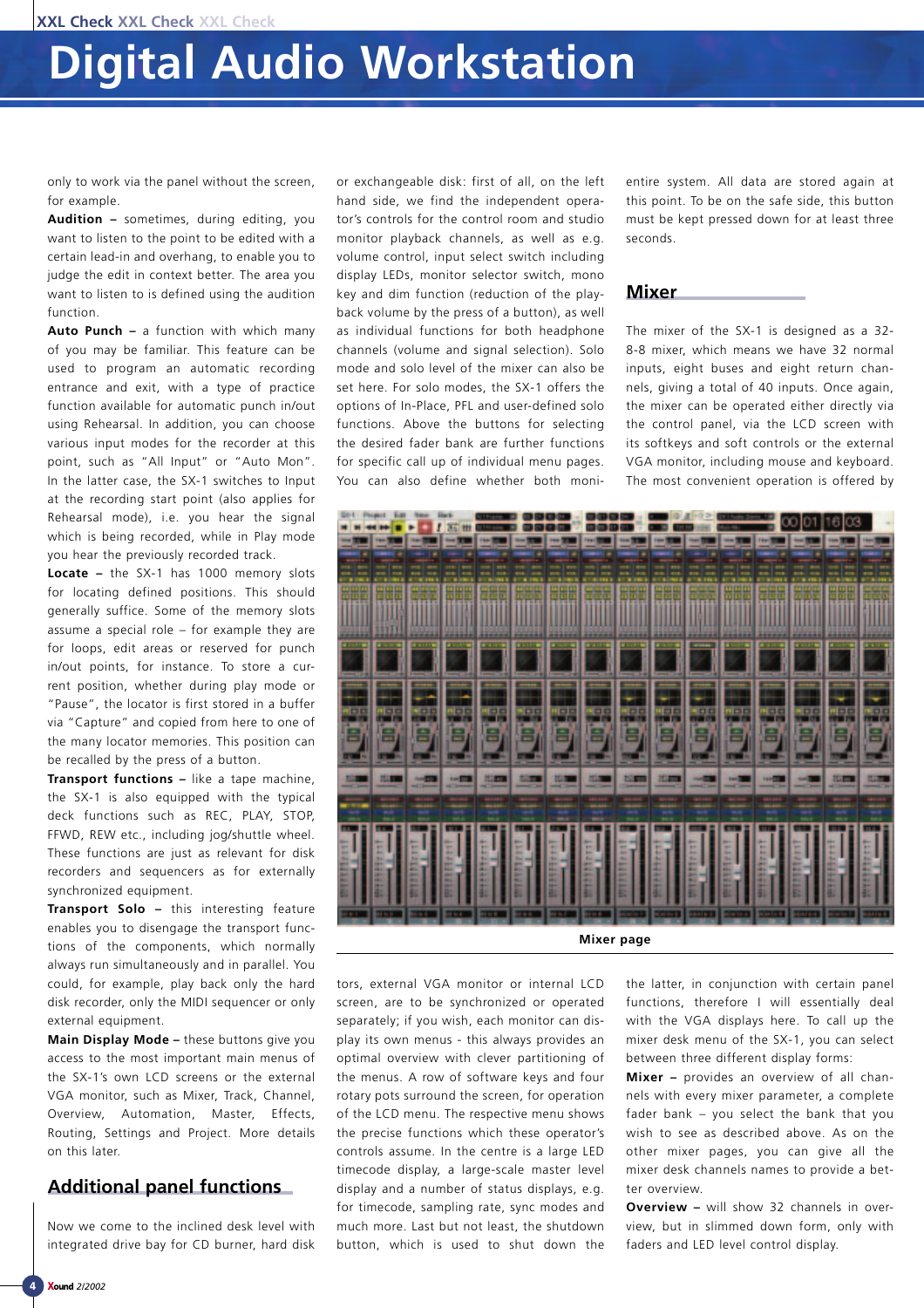**Channel –** this displays a single channel chosen with Select, in detail, and shows different modules, amongst other things with graphic curve representations for the EQs and dynamic sections, as well as graphic surround panner (if Surround is activated), library and group tables.

## **Control module**

The control module has features such as Solo, Mute and Rec (recording readiness of the assigned audio or MIDI tracks), similar to the fader panel. From here, the channel signal can also be routed directly to the eight buses. This option is not available in Surround mode, as in this case the buses act as surround channels. Further buses available include the normal stereo bus for standard playback and an alternative cue bus with its own volume faders. Thus you can, for example, set an alternative mix for singer or musician in parallel with the

stereo mix, without the need to sacrifice a send or bus. Using the Cue button on the fader panel, you can easily switch between stereo mix and cue mix; the faders of the respective mix move their positions accordingly.

Which mix is heard where is set via the playback matrix (see above). The link function allows individual channels to be linked together, which is very practical, for example, when processing stereo signals. The group masters provide a further useful device. While the link function links together real channels, the group masters only

represent higher level master controllers, which can act on any slave faders.

The insert function allows the user to loop external or internal processors into the signal path. The precise definition of the signal flow occurs in the Routing menu. Likewise, the sequence of EQ and dynamics can also be changed within the signal chain by the press of a button. Each channel is equipped with a full parametric 3-band EQ. All bands are identical, with a gain of +15 dB in the range of 20 Hz to 20 kHz with adjustable quality and individually selectable characteristic curve (parametric Bell Curve, Notch, Low Pass, High Pass, Low Shelf and High Shelf). Even if the EQ is only designed with three bands, you get results in most cases thanks to the flexibility of the individual bands. If you want to undertake more extreme editing, two EQs can also be used at the same time – this poses no problem with the internal routing capabilities of the SX-1. In the dynamic section of a channel, you can choose between three different "devices": compressor, expander or gate. These are also universally usable thanks to the many parameters and, above all, highly effective. If you wish to access preselected settings, the library provides an excellent archive of presets, both for EQs and dynamics. If you run the SX-1 in Surround mode (three different modes can be selected: 5.1, Quadro and LCRS), the channel display is amplified by an additional 360º surround panning window, including sub1 sets brand new standards. Here, everything really can be linked to everything - all that's missing is the integration of coffee machine and answering machine. Often, compact digital mixer desks or workstations are so self-contained that there's hardly any means of intervening in the system's signal flow. On top of this, the systems usually have too few connection facilities for the integration of external devices.

Convenient routing and insert features are generally reserved for expensive digital consoles around the several hundred thousand Euro mark. With digital cross bars and extensive I/O interfaces, these "big" mixers offer the familiar flexibility of the classic patchbay of a professional analogue studio mixer desk. The Routing menu on the VGA monitor of the SX-1 shows various "index cards" as sub-menus for Panel, Mixer, HDR, Effects, Insert, Mixer Bypass, Loopback, MIDI and Library. The individual index cards each show a type of table with the existing components



channel monitoring (this refers to the subchannel, the "1" in 5.1 format). This graphic representation shows the surround space as a rectangular field and the current pan position as a point. Using the faders on the right and beneath the graphic (X and Y axis), the signal can now be positioned in space - the extreme positions can be limited beforehand. Panning is even easier if you move the point directly with the mouse. In respect of routing, the SX- and are distinguished from each other by the connections that can be selected: thus, for example, Panel provides all analogue inputs and outputs, all digital I/Os and the three expansion slots, while the Mixer submenu offers, for example, routing capabilities for input channels, aux returns, direct outs, buses and mixer bypass and loopback. The SX-1 can be bypassed with Mixer Bypass, i.e. any input, for example a micro input, could be directly linked to any output of the SX-1 in this way. Loop back operates in a similar

manner, but it allows an output to be directly routed to an input. The paths for inputs and outputs of the internal effects are defined on the Effects page. Irrespective of whether you wish to loop in internal components or external devices, this is possible at almost any point of the SX-1 via the insert card. The HDR routing is really easy. Here the inputs and outputs of the hard disk recorder can be assigned to any addresses. MIDI plays a sepa-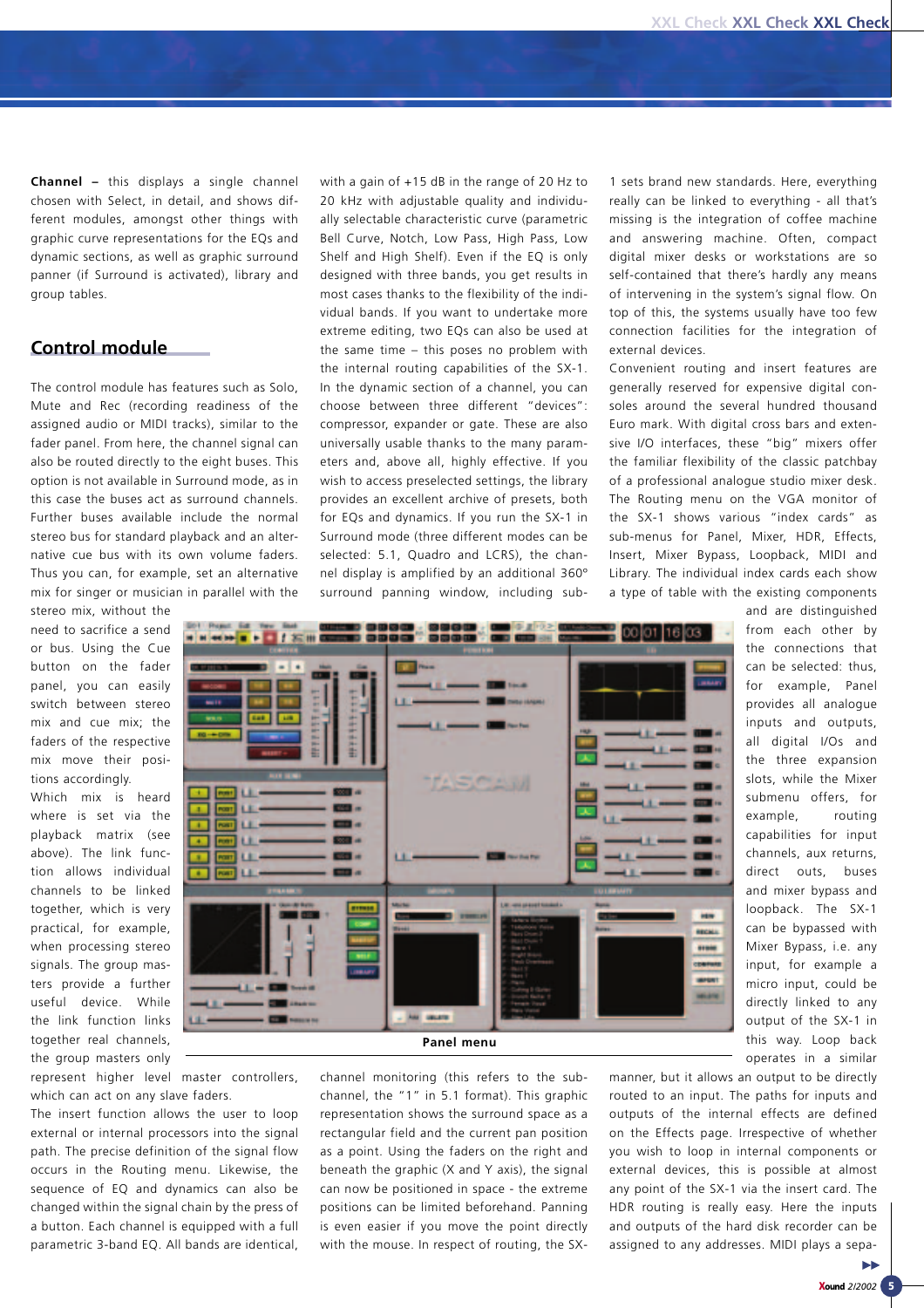rate role in routing, enabling management of the 16 MIDI channels for the in and out ports. In addition, all of the above-mentioned inputs and outputs, sends, insert points etc. - irrespective of whether actually present as a jack or virtually present within the SX-1 can be linked together via the routing matrix. Operation is easy. If you want to define a mixer input for channel 1, for instance, you select the relevant input from the pulldown menu in the Routing menu for mixer channel 1, for example any mic/line input, an effect return, an HDR output, or whatever you want to hear via the channel. When programming the routing, I noticed that the SX-1 doesn't give out any warning, if for example, a link already exists to one of the desired addresses. You need to take a little care here, because in some circumstances an old link could inadvertently be automatically removed and replaced with the new one. All routings can be saved as a routing setup, stored in a library and thus be recalled at any time, according to project. Via the SX-1 automation, it is even possible to automate changeover between routing settings, i.e. I can, in the middle of playback mode, and even during recording, change to another routing via automation - without even hearing a transition (crackling or signal interruption). This means that all resources, whether SX-1-internal or external devices, can be used far more effectively – and here Tascam has really succeeded in hitting the mark.

### **Track window**

The Track menu is equally important for the hard disk recorder and for the MIDI sequencer. At the top of the Track menu are the transport functions, identical to the features on the SX-1 panel. Next to these are the settings and displays for all important recorder data, such as timing, song tempo, positions, locator for editing, loops etc. Depending on the operating mode, the user can select between different timing modes, whether as SMPTE timecode, in bars and beats, as simple time in hours minutes and seconds or in feet, frames and samples for film sound recordings. A grid can be activated for selection and editing. Here, Grid represents the grid for selection and operations, while Nudge specifies the steps effected by the +/- buttons on the keyboard during editing. An individual grid can be set for each of these features; the range of diverse options provided by the various timing modes extends from the individual sample through precise note values to time sections of any length. Roughly two thirds of

through MIDI-Sync to audio resolution, are preset with 24 or 16 bit (both can be used in a project at the same time!), the time/tempo



**Track-Fenster mit Waveform-Editor**

the menu page is taken up by the actual track window, which shows eight tracks, audio or MIDI, in overview. You can use the scroll function to scroll to further tracks if you are using more than eight. You can also scroll the window along the time axis or zoom into the track. Audio recordings are represented by a small wave form, while recorded MIDI tracks show the individual MIDI events as graphic elements.

Each track has features that are already familiar from the mixer (Solo, Mute, Record, Select, Input Monitoring etc.). In addition, each track has two pull-down menus for selecting the input source and the required output. If you wish to create a new project or extend an existing one, additional tracks, whether audio (max. 16 tracks) or MIDI (max. 128 tracks), can be generated. In total, a project can contain up to 999 so-called virtual audio tracks. 16 of these tracks can be listened to at the same time. As a rule, MIDI and audio tracks are rigidly linked, but the track types can be moved in relation to one other through special offsets, if for example something changes in the arrangement. The bottom third of the track display again contains various index cards as submenus for the various edit functions. While audio or MIDI basic settings defined under Global, from song tempo page provides access for setting tempo or timing changes.

The MIDI track menu page is primarily reserved for transposition and quantization features, and Piano Roll calls up a MIDI editor. The extensive audio editing functions of the SX-1 are made accessible via the waveform editor. For monitoring individual events, the SX-1 offers both a history list and an event list editor at this point; all events are listed here in a tabular structure, and can be edited. For managing all generated audio or MIDI recordings, special browser functions are available for clips and takes (clips are individual audio clips; takes consist of individual clips). Thus recordings can also be easily imported into a current session from other projects.

## **Audio editing**

Simple audio editing can occur directly in the track window, but more convenient and extensive options are offered by the large waveform representation in the waveform editor, where various edit tools are generally available for selection, as with the MIDI tracks:

- **Region Select,** for marking an area,
- **Event Select,** for direct selection of a clip,
- **Pencil Tool,** for painting controller data,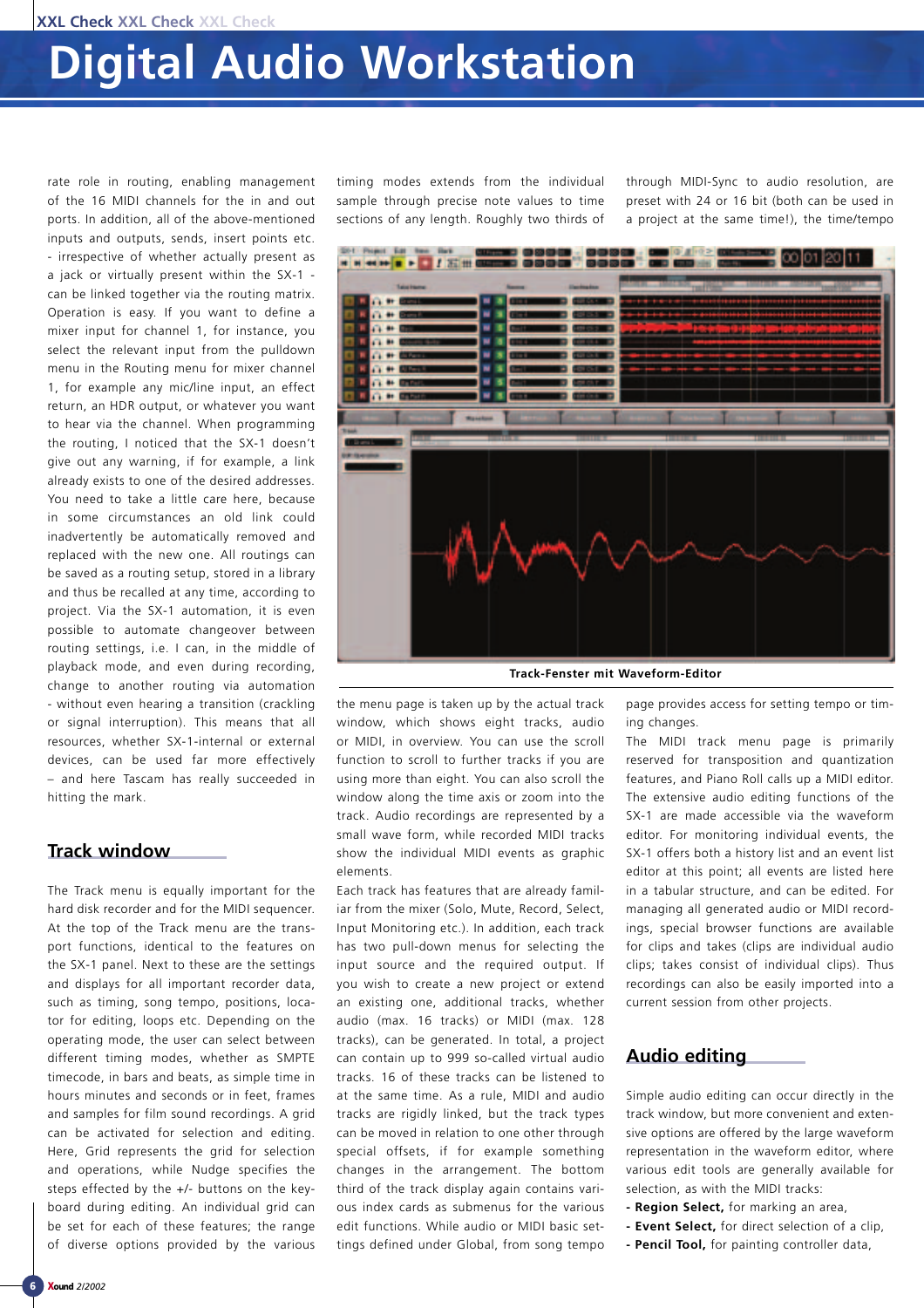**- Curve Tool,** for drawing curves.

Any audio or MIDI-edit step - no matter how extensive - can be reset or reconstructed with countless undo and redo steps. By way of basic edit functions, the SX-1 offers features such as copying or cutting a marked section and pasting it at a defined point- here various options are available depending on whether the insert point is to be overwritten or moved to the right, for example. In addition, marked sections can be divided, trimmed, pasted backwards, fades can be included, editing carried out by level, where the software automatically searches for the highest possible level with Normalize, and much more.

So that the edits, like punch-in and out, cannot be heard, the SX-1 – like other systems – also works with cross fades. The length of these cross fades can be set and then applies for all edits, which is sometimes a bit tricky, for example when editing classical music. You wish you had the option of entering individual cross fades here.

#### **MIDI sequencer**

The recording of MIDI events can occur live, as with the recorder. It is also possible - all non-keyboarders will be pleased - to enter you can change all settings again, even after recording. Also very interesting for nonkeyboarders are the quantization options of a MIDI sequencer. The SX-1 has plenty of these on offer. In addition to quantization of the most diverse note values including note position, length, velocity, random functions etc., the SX-1 also offers an efficient swing function, which can be used to produce a swinging groove out of a rigidly recorded quaver feeling.

MIDI editing is similar to audio editing. Once again, the track window is responsible for the outline, while the Piano Roll editor goes into detail. Handling is very easy: you mark a MIDI event or section and then select the desired operation. The operations include, for example, Note Trimming (velocity, length, positions, crescendo), Transpose, Quantize, Cut, Copy, Paste and much more, with random operators and logic functions also available (linked to conditions).

Most of the operations can be directly graphically edited in the editor with the mouse. The management of the MIDI controller does not occur from the editor, but via the above-mentioned Mixer menus. If the MIDI faders are activated within the fader bank, then instead of the audio parameters the Mixer menus



MIDI recordings step by step.

Quantization functions, Transpose etc. are preset via the MIDI track menus. However, these parameters are non-destructive, i.e. display a representation of the realtime MIDI controllers. You can compose your own setups for the controller being used, according to project.

### **Effects**

The internal effects of the SX-1 are managed as so-called quadrants. I.e. there are 4 independent effect slots – configurable at will via the routing – which are occupied by the existing internal effects. Tascam has created an open plug-in platform for this.

In addition to Tascam effects, such as e.g. Exciter, Chorus, Delay, Flanger, Pitch-Shifter, DeEsser, Guitar-Compressor, Soft-Knee-Compressor and Distortion, the SX-1 currently offers a number of ANTARES effects (Speaker Modeler, Mic Modeler) as well as the TC SC-1 Reverb. Control of the effect parameters can either occur via the SX-1 controller or, as is usually more convenient, via graphic representations on the VGA monitor. All effect parameters can be fully automated. As a starting package the SX-1 is supplied with an extensive effect library, which can be amplified with self-edited effects.

#### **Automation**

The automation of the SX-1 is very extensive. There is hardly a single parameter or a complete setting of the SX-1 that cannot be automated. The features extend from simple saving and recall of scenes (complete SX-1 mixer setting) and routing setups as a type of snapshot automation, through to dynamic automation of all mixer and effect parameters as well as MIDI controllers. The SX-1 automation offers six different automation modes which can be individually set for each automated controller, as well as three different global automation modes as basic settings, which apply for all controllers:

If a controller mode is on Auto, then the global settings apply, such as Global Write for writing new automation data, as soon as you touch a fader, for example.

- Trim, for retrospective trimming of a previously recorded automation path.

- Init Edit, this notes the exact original starting value, before a new path is programmed. If the automation modes are individually set for a controller, as well as Auto you can choose Write, Trim, as above, but in this case they only apply for this controller.

- Static, does not write any dynamic automation, but only a static update of a parameter. - Safe, pure playback function of the automation.